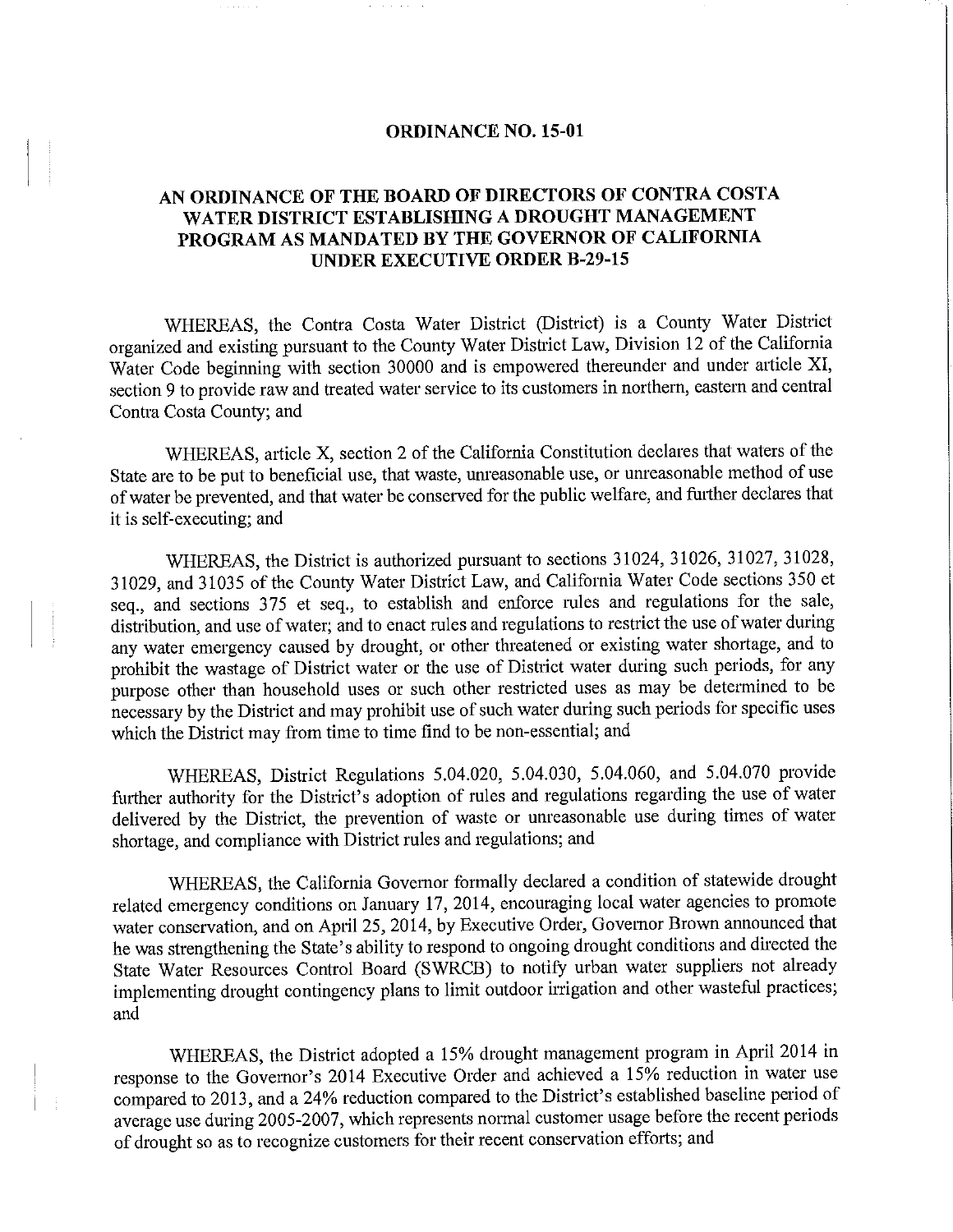Drought Management Program Ordinance No. 15-01 Page 2 of 6

WHEREAS, on July 15, 2014, the SWRCB approved emergency regulations mandating that residents and water suppliers take certain action relative to water use and use of potable water for irrigation purposes and on March 17, 2015, the SWRCB, in light of California entering a fourth year of extraordinary drought conditions, reauthorized the emergency regulations adopted in 2014, and approved additional mandates requiring water suppliers and businesses to take certain further actions relative to water use and use of potable water for irrigation purposes, including the imposition of fines of up to \$500 per day for each violation of the SWRCB emergency regulations, and the imposition of fines of up to \$10,000 per day against urban water suppliers found to be noncompliant with the SWRCB rules and regulations; and

WHEREAS, the California Governor formally declared on April 1, 2015, by Executive Order B-29-15 that a continued state of emergency exists due to water shottage and drought conditions, that the orders and provisions of Executive Orders B-26-14 and B-28-14 remain in full force and effect subject to modification by Executive Order B-29-15, and that he was directing the S WRCB to impose additional water use restrictions to achieve a statewide 25% reduction in potable urban water usage through February 28, 2016; and

WHEREAS, the SWRCB approved additional regulations on May 5, 2015 to implement Executive Order B-29-15, which requires the District to achieve an overall 28% reduction in potable urban water usage for its retail customers through February 28, 2016 compared to 2013 baseline usage; and

WHEREAS, the District has developed its drought management program to achieve the mandated 28% water use reduction by requiring greater than 25% reductions in water use for dedicated irrigation and agricultural customers who have a higher degree of discretionary water use; and

WHEREAS, the District's municipal retail customers are required to reduce their water use consistent with the Governor's Executive Order and SWRCB water use reduction requirements applicable to them; and

WHEREAS, the United States Bureau of Reclamation (Reclamation) has announced its initial 2015 water year allocations for the Central Valley Project (CVP) and has forecast that the water supply available to the District to be no more than 50,500 acre-feet under a median forecast; and

WHEREAS, drought conditions contribute to further uncertainty regarding regulatory conditions in the Sacramento-San Joaquin Delta that affect the amount and quality of water that can be legally moved from Reclamation's reservoirs to pumping plants in the Delta, including the District's; and

WHEREAS, as of the date of enactment of this ordinance and based on current and historic water supply availability, District staff projects that the District water supplies will be impacted in 2015-2016 as a result of drought conditions; and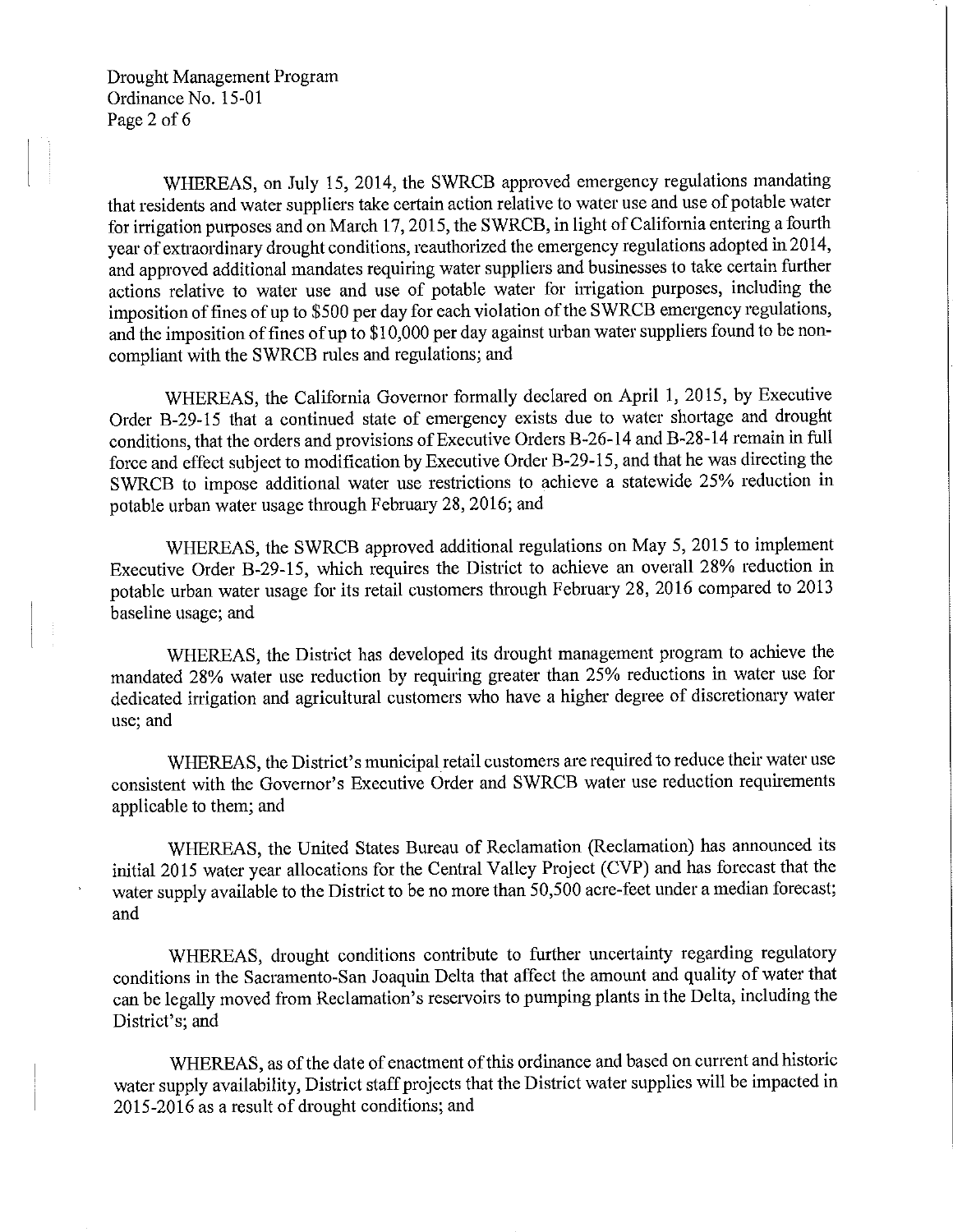Drought Management Program Ordinance No. 15-01 Page 3 of 6

WHEREAS, conservation and waste prevention measures are necessary to manage demands within the District to comply with emergency regulations of the State of California and to ensure sufficient water is available critical domestic, municipal and industrial water needs of the District's customers in 2015-2016, and to ensure that water supplies are not depleted in the event that the following year is also dry; and

WHEREAS, while District water conservation effotts, recycled water, and supplemental water purchases have stretched the District's available water supplies, discretionary outdoor water use will require further reduction pursuant to the actions and requirements of the Governor and SWRCB.

NOW THEREFORE BE IT ORDAINED by the Board of Directors of the Contra Costa Water District, in accordance with the applicable provisions of the California Constitution, the County Water District Law, and the Contra Costa Water District Code of Regulations, that the Board hereby finds, determines and declares:

- 1. Each of the facts recited above is incorporated herein; and
- 2. Based upon the facts recited above, and based upon the authority contained in Water Code sections 31026 et seq., sections 350 et seq., and in sections 375 et seq., a water shortage condition now exists within the District, and said shortage is caused by drought and other contributing factors; and
- 3. Conservation measures are required to meet the State mandated water use reduction target, and to conserve the use of water supplied by the District during this water shortage condition, to prevent waste or unnecessary use of water, to prohibit nonessential uses of water, and to conserve the District's water supply in order to meet critical needs of District customers in 2015, and to ensure that the District has an adequate amount of water at the end of 2015 so that customers' needs can still be met in 2016 even if dry conditions and other factors effecting water supply availability result in a continuing water shortage.

NOW THEREFORE BE IT FURTHER ORDAINED by the Board of Directors of the Contra Costa Water District as follows:

- 1. Based upon the facts recited above, and upon the authority contained in Water Code sections 350 et seq., sections 375 et seq., sections 31021 et seq., sections 31024 et seq., and sections 31026 et seq., drought conditions exist that can affect water supply and quality available to the District.
- 2. Conservation and measures to prevent waste and umeasonable use are necessary to manage demands so that reasonable water needs of District customers can be met in 2015-2016, and to ensure that water supplies are not depleted in the event that the following year is also dry.
- 3. The District intends to meet the overall drought management program reduction goal of 28% as established by the SWRCB by requiring the following reductions: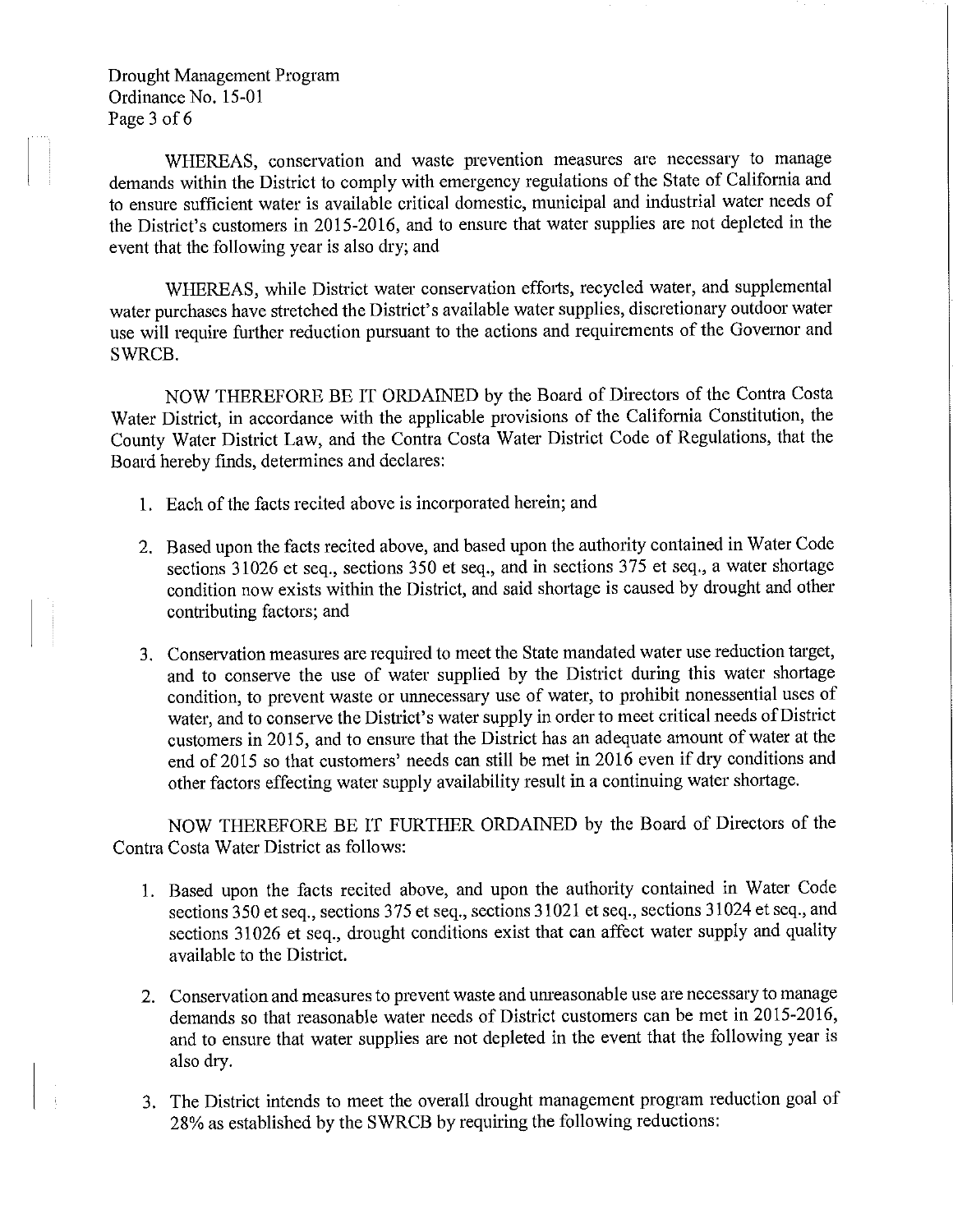- a. Industrial customers are hereby required to reduce their water use by 5%, with water use for the same billing period during calendar year 2013 used as the baseline for reduction; and
- b. Dedicated Irrigation and Agricultural customers are hereby required to reduce their irrigation water use by 45%, with water use for the same billing period during calendar year 2013 used as the baseline for reduction; and
- c. Municipal Retail customers are hereby required to reduce their water use consistent with the Governor's Executive Order and SWRCB water use reduction requirements applicable to them; and
- d. All other customer classes are hereby required to reduce their water use by 25%, with water use for the same billing period during calendar year 2013 used as the baseline for reduction.
- 4. Any customer whose account does not have consumption history for calendar year 2013, or whose usage has changed significantly due to changed conditions such as the addition ofa family member, may apply for an exception pursuant to Paragraph 10 so that a 2013 water usage threshold amount may be established or modified.
- 5. The District shall implement a Temporary Conservation Pricing increase of \$0.50 per unit (748 gallons) in the treated water quantity charge, and of \$0.25 per 1,000 gallons in the untreated water quantity charge during the duration of this Drought Management Program applicable to all customer classes to provide a further pricing mechanism to promote water conservation consistent with the Governor's Executive Order. The pricing adjustment will cease by action of the Board of Directors or at the end of the full cycle of all customer billings following the lifting of the Governor's Executive Order. Residential customers with water use less than two hundred (200) gallons per day (gpd) are considered efficient and will be credited back the pricing adjustment if use over the entire billing cycle averages less than 200 gpd.
- 6. The water use prohibitions, attached hereto as Exhibit and incorporated herein as if fully set forth, are necessary to conserve water, promote effective water supply planning, assure reasonable and beneficial use of water, prevent waste and unreasonable use of water, and prevent unreasonable methods of use of water within the District; and said water use prohibitions are necessary to assure that sufficient supplies of water will be available to meet the needs of, and to protect the health and safety of, the District's customers and other members of the public. This paragraph is not a limit on the District's authority to determine that a customer is wasting or failing to put water received from the District to reasonable and beneficial use.
- 7. After the publication or posting of any ordinance as provided in Section 31027, it is a misdemeanor for any person to use or apply water received from the District contrary to or in violation of its Drought Management Program, or other restrictions or prohibitions on water use contained in the District Code of Regulations, and, upon notice thereof, that person shall be subject to punishment by an administrative fine of not more than two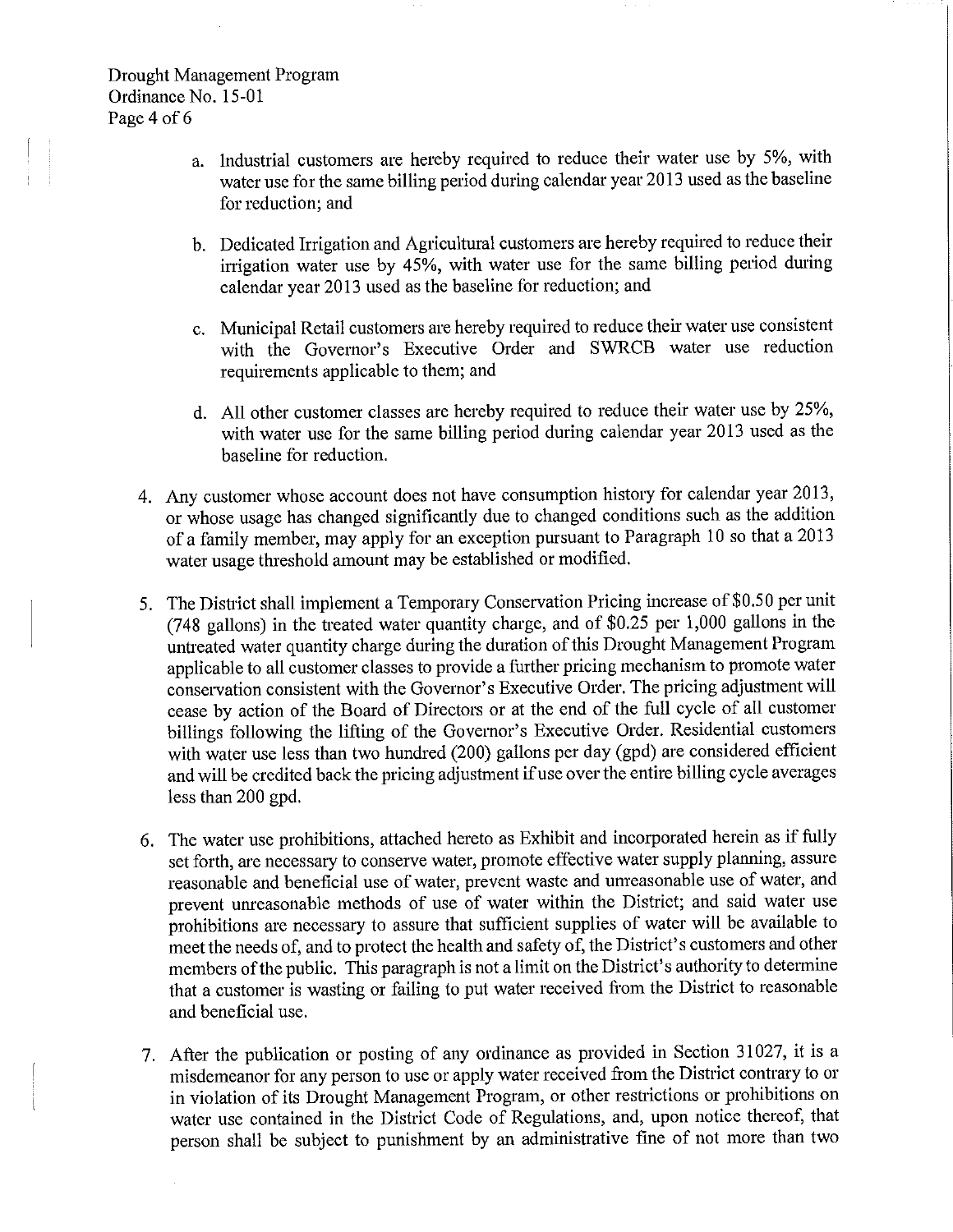Drought Management Program Ordinance No. 15-01 Page 5 of 6

> hundred fifty dollars (\$250) for a first offense, five hundred dollars (\$500) for a second offense, each administrative fine to be accompanied by an additional penalty of up to  $$10$ per unit of water used or applied in violation of or contrary to this ordinance, an amount to be determined in the District's sole discretion. Each and every day a violation ofthis exists constitutes a separate and distinct offense for which an administrative fine and penalty may be assessed. The District, in its sole discretion, may choose to provide a warning to alleged violators prior to imposing administrative fines or penalties pursuant to this ordinance, which warning shall not itself constitute a violation of the rules and regulations. Administrative fines or penalties are to be imposed pursuant to the authority provided in California Government Code section 53069.4, or such additional authority as may later be approved by the Governor pursuant to the California Emergency Services Act or Executive Order, or by action of the California Legislature.

- 8. The purpose of the administrative fines and penalties assessed pursuant to this Ordinance is to assure future compliance by customers through the imposition of increasingly significant fines and penalties so as to create a meaningful disincentive to commit future violations of the rules and regulations contained and referenced herein.
- 9. Violations ofthis ordinance, and the rules and regulations contained and referenced herein, shall remain subject to administrative fines and penalties, until this ordinance has been repealed, or the emergency or threatened emergency has ceased as evidenced by termination of the statewide emergency declared by the Governor, or termination of the emergency regulations adopted by the SWRCB. Pricing adjustments contained herein will cease by action of the Board of Directors or at the end of the customer billing period following the lifting of the Executive Order. Violations pursuant to other District rules, regulations, or federal or state law shall not be affected by this section and shall continue to be enforced pursuant to their terms. The District reserves the right to pursue, in its sole discretion, any additional remedies available to it by law, including criminal, civil and administrative remedies as necessary.
- 10. Written applications for exceptions to, or waivers from, any provision of this Drought Management Program, including fines and penalties, shall be submitted to the District using a form prepared for such use and provided by the District, and shall be granted in any case where the District determines, in its sole reasonable discretion, that the applicable water usage threshold, restriction, or prohibition may create a hazard to the health and safety of any individual or the public, or would cause undue hardship, including but not limited to, adverse economic impacts such as loss of production or jobs. Denial of an application for exception or waiver may be appealed in writing to the District's General Manager or his designee, whose decision shall be final and binding.
- 11. If a customer fails to take prompt, reasonable action to stop wasteful use, the District may at its discretion suspend delivery of water to the customer or install a device to restrict the flow of water to the customer, or terminate service until the District determines, at its sole reasonable discretion, that there will be no further wasteful use of water by the customer. All applicable District fees for the installation or removal of a water restricting device or for disconnection or reconnection of service shall apply. District determinations made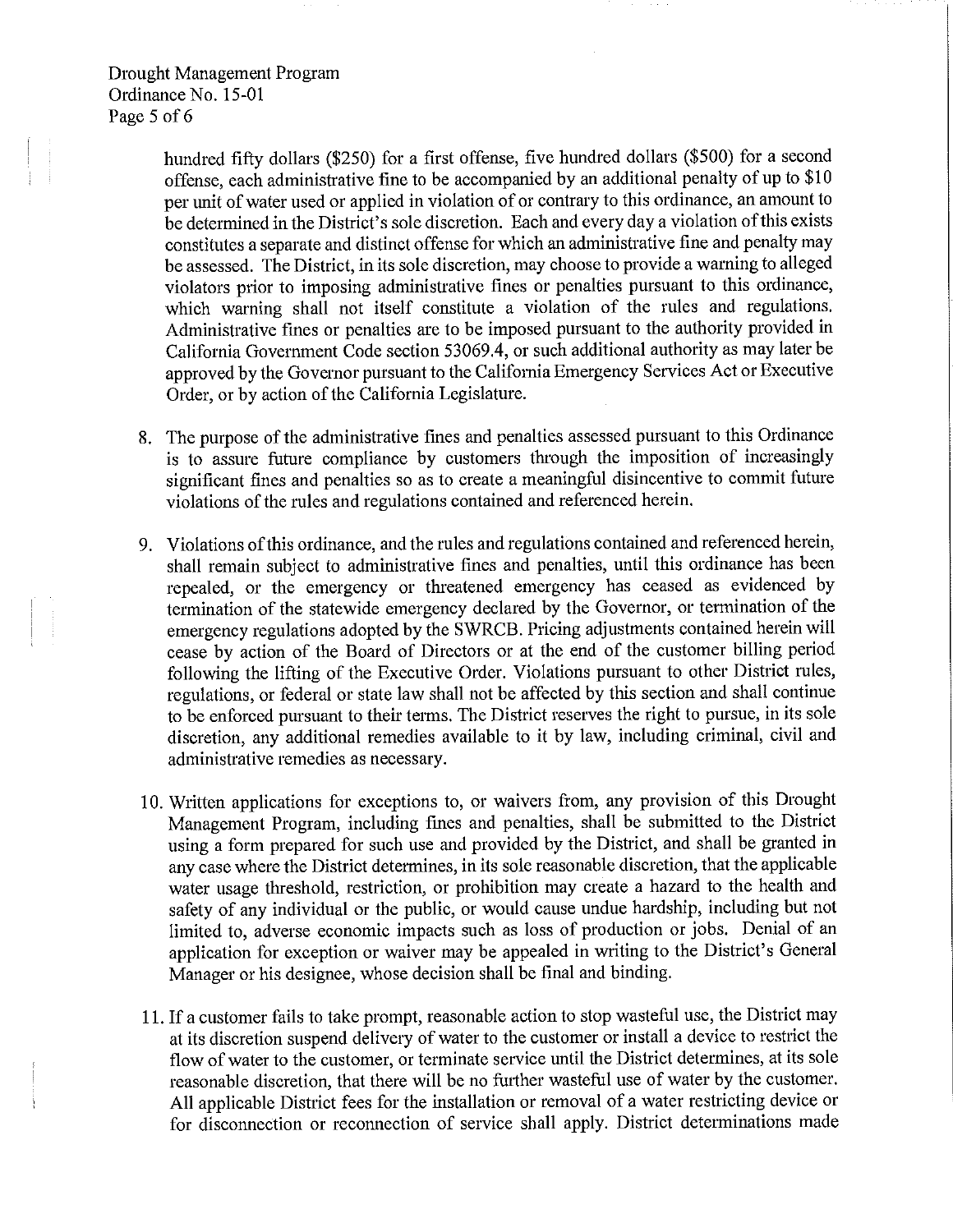Drought Management Program Ordinance No. 15-01 Page 6 of 6

> pursuant to this Ordinance may be appealed in writing to the District's General Manager or his designee, whose decision shall be final and binding.

- 12. If any provision of this ordinance, including the rules and regulations referenced herein, or any part thereof, is for any reason held to be ultra vires, invalid, or unconstitutional, the remaining provisions of this ordinance shall not be affected, but shall remain in full force and effect, and to this end the provisions of this ordinance are severable.
- 13. The rules and regulations contained in this ordinance shall take effect immediately after its adoption pursuant to Water Code section 31027, except that the fines and penalties contained in Section 7 shall take effect following publication of this ordinance pursuant to Water Code section 31027. A summary of this ordinance was published at least five days prior to adoption and said summary will be published again within fifteen days of this adoption in a newspaper of general circulation within the District. The General Manager is authorized to cause the rules and regulations established hereby to be inserted in Title 5 of the Contra Costa Water District Code of Regulations and to effect the immediate enforcement thereof. Should any rule or regulation contained or referenced herein conflict . with an existing District rule or regulation, the conflicting rule or regulation contained or referenced herein shall apply during the time in which this Ordinance is in effect and operative.
- 14. CCWD Resolution 2015-09 is hereby repealed and superseded in full by this Ordinance 15-01 upon this Ordinance becoming effective and operative.

\* \* \* \* \* \* \* \* \* \*

The foregoing Ordinance was duly and regularly adopted at a meeting thereof held on June 3, 2015, by the Board of Directors of Contra Costa Water District, by the following vote of the Board:

AYES: Burgh, Boatmun, Borba, Campbell, Holdaway

NOES:

ABSTAIN:

ABSENT:

Joseph L. Campbell, President

ATTEST:

*} Mary 11 Meher* 

District Secretary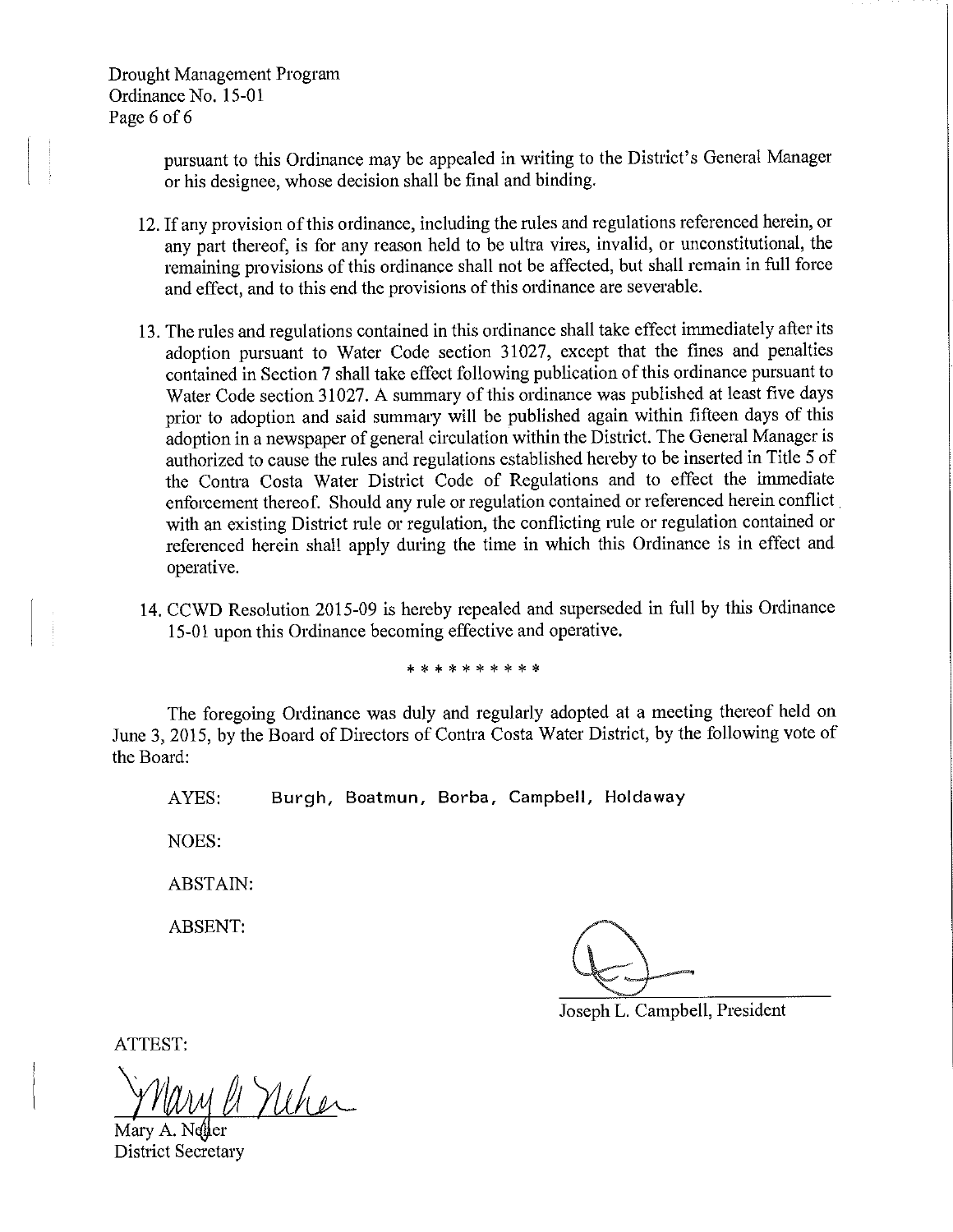# **WATER USE PROHIBITIONS**

The following uses of water supplied by the District have been determined to be wasteful and are prohibited at any time when a Drought Management Program is in effect:

### **Single Family and Multi-Family Residential Customers**

- a. Watering of outdoor landscapes in a manner that causes excessive runoff such that water flows onto adjacent property, non-irrigated areas, private and public walkways, roadways, parking lots, or structures.
- b. Watering of outdoor landscapes during and up to 48 hours after measurable rainfall.
- c. Watering of outdoor landscapes more than two days per week unless an exception is granted by the District. Examples include newly planted drip irrigated drought tolerant landscaping, and vegetable gardens.
- d. Watering of outdoor landscapes during the daylight hours of 9 AM-SPM.
- e. Watering of landscape of newly constructed homes and buildings in a manner inconsistent with regulations or other requirements established by the California Building Standards Commission and the Department of Housing and Community Development.
- f. Washing a vehicle, trailer or boat using a hose without a shut off nozzle.
- g. Washing paved or other hard-surfaced areas, including sidewalks, walkways, driveways, patios, and parking areas.
- h. Use of water for non-recirculating decorative fountains or filling decorative lakes or ponds. The District strongly suggests all fountains be turned off.

## **Non-Residential Customers**

- a. Watering of outdoor landscapes in a manner that causes excessive runoff such that water flows onto adjacent property, non-irrigated areas, private and public walkways, roadways, parking lots, or structures.
- b. Watering of outdoor landscapes during and up to 48 hours after measurable rainfall.
- c. Watering of outdoor landscapes more than two days per week unless an exception is granted by the District. Examples include newly planted drip irrigated drought tolerant landscaping, and vegetable gardens.
- d. Watering of outdoor landscapes during the daylight hours of 9 AM-SPM.
- e. Watering of ornamental turf on public street medians.
- f. Watering of landscape of newly constructed homes and buildings in a manner inconsistent with regulations or other requirements established by the California Building Standards Commission and the Department of Housing and Community Development.
- g. Washing a vehicle, trailer or boat using a hose without a shut off nozzle.
- h. Washing paved or other hard-surfaced areas, including sidewalks, walkways, driveways, patios, and parking areas.
- i. Use of water for non-recirculating decorative fountains or filling decorative lakes or ponds. The District strongly suggests all fountains be turned off.